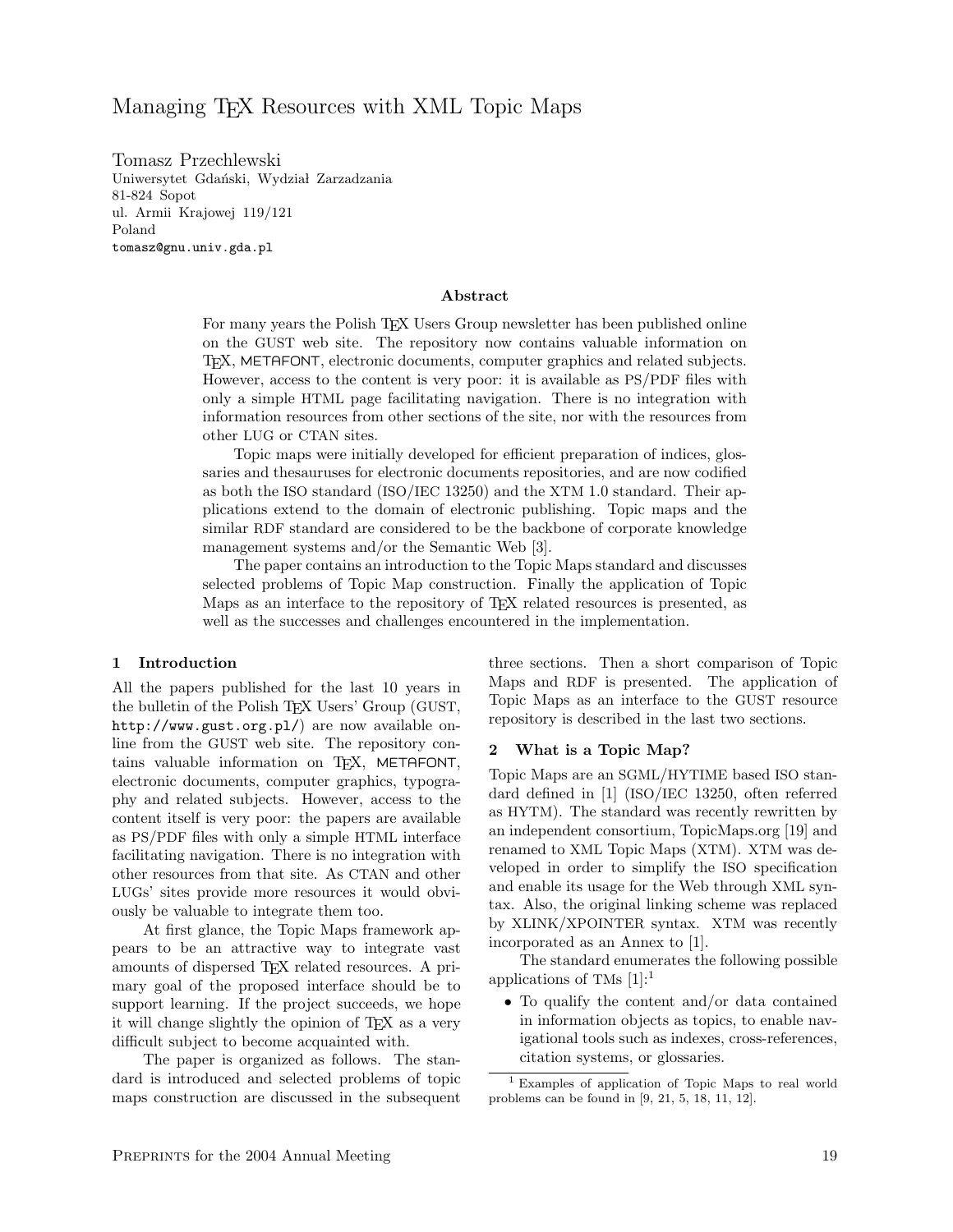- To link topics together in such a way as to enable navigation between them.
- To filter an information set to create views adapted to specific users or purposes. For example, such filtering can aid in the management of multilingual documents, management of access modes depending on security criteria, delivery of partial views depending on user profiles and/or knowledge domains, etc.
- To add structure to unstructured information objects, or to facilitate the creation of topicoriented user interfaces that provide the effect of merging unstructured information bases with structured ones.

In short, a topic map is a model of knowledge representation based on three key notions: topics which represent subjects, occurrences of topics which are links to related resources, and associations (relations) among topics.

A topic represents, within an application context, any clearly identified and unambigous subject or concept from the real world: a person, an idea, an object etc.

A topic is a instance of a topic type. Topic types can be structured as hierarchies organized by superclass-subclass relationships. The standard does not provide any predefined semantics to the classes. Finally, topic and topic type form a classinstance relationship.

Topic have three kinds of characteristics: names (none, one, or more), occurrences, and roles in associations. The links between topics and their related information (web page, picture, etc.) are defined by occurrences. The linked resources are usually located outside the map. XTM uses a simple link mechanism as defined in XLINK, similar to HTML hyperlinks.

As with topics, occurrences can be typed; occurrence types are often referred as occurrence roles. Occurrence types are also defined as topics. Using XML syntax, the definition of topic is quite simple:

```
<topic id="t-przechlewska-wanda">
 <instanceOf>
    <topicRef xlink:href="#person"/>
 </instanceOf>
    <baseName>
      <baseNameString>Plata-Przechlewska,
        Wanda</baseNameString>
 </baseName>
</topic>
```
Topic associations define relationships between topics. As associations are independent of the resources (i.e., data layer) they represent added-value information. This independency means that a concrete topic map can describe more than one information pool, and vice versa. Each association can have an association type which is also a topic. There are no constraints on how many topics can be related by one association. Topics can play specific roles in associations, described with *association role types* which are also topics.

The concepts described above are shown in Fig. 1. Topics are represented as small ovals or circles in the upper half of the picture while the large oval at the bottom indicates data layer. Small objects of different shapes contained in the data layer represents resources of different types. The lines between the data layer and topics represents occurrences, while thick dashed ones between topics depicts associations.



Figure 1: Topic map and resource layer.

Besides the above mentioned three fundamental concepts, the standard provides a notion of scope. All characteristics of topics are valid within certain bounds, called a scope, and determined in terms of other topics. Typically, scopes are used to model multilingual documents, access rights, different views, and so on.

Scopes can also be used to avoid name conflicts when a single name denotes more than one concept. An example of scope for the topic latex might be computer application or rubber industry depending on the subject of the topic. Only the topic characteristics can be scoped, not the topic itself.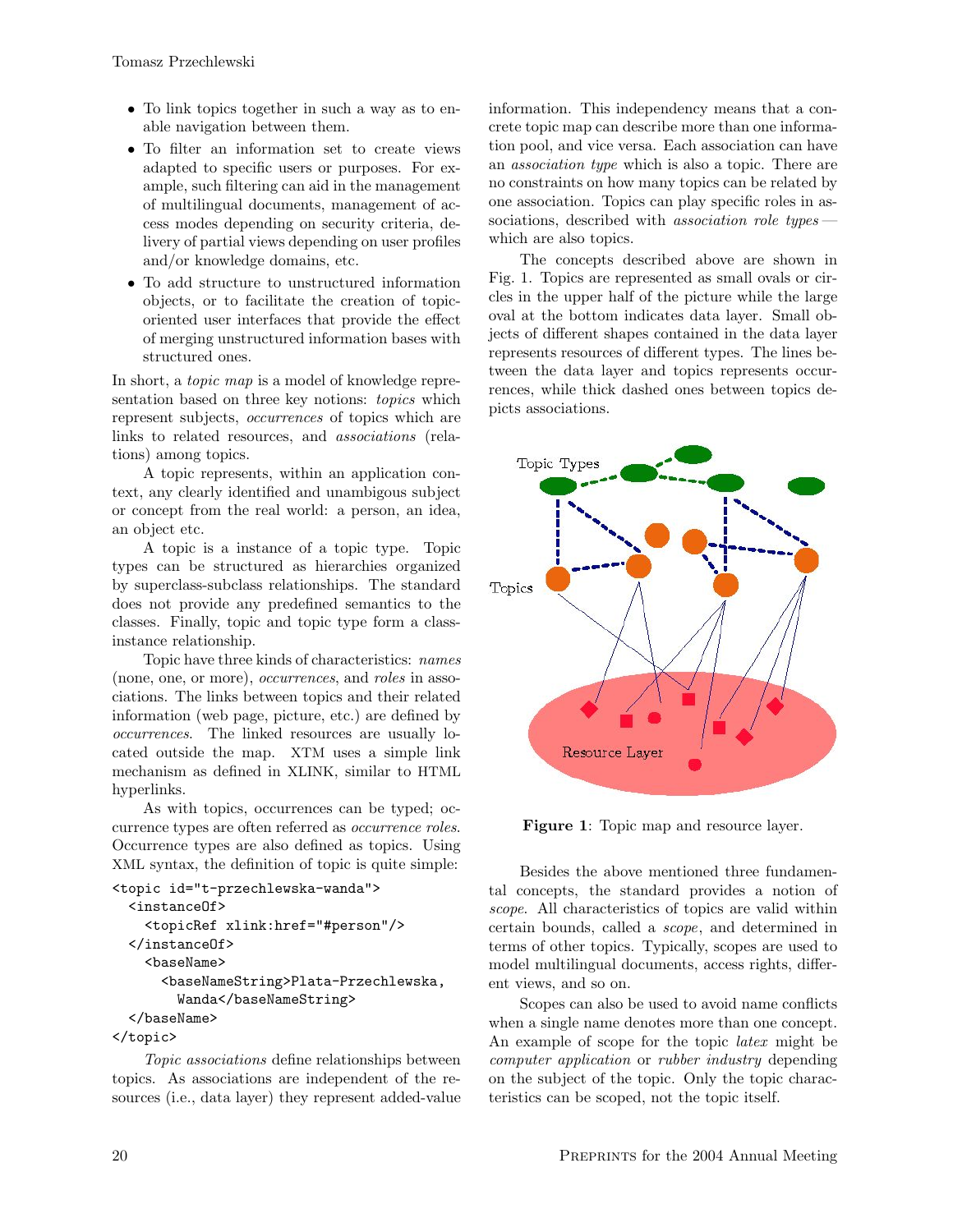### 3 Subject Identity and Map Merging

From the above short tour of TM concepts it should be clear that there is an exact one-to-one correspondence between subjects and topics. Thus, the identification of subjects is crucial to individual topic map applications and to interoperability between different topic maps.

The simplest and most popular way of identifying subjects is by identifyng them via some system of unique labels (usually URIs). A subject identifier is simply a URI unambiguously identifying the subject. If the subject identifier points to a resource (not required) the resource is called a subject indicator. The subject indicator should contain human-readable documentation describing the nonaddressable subject [22].

As there are no restrictions to prevent every map author from defining their own subject identifiers and resource indicators, there is a possibility that semantic or syntactic overlap will occur. To overcome this, published subject indicators (PSIs) are proposed [17]. PSIs are stable and reliable indicators published by an institution or organization which desires to promote a specific standard. Anyone can publish PSIs and there is no registration authority. The adoption of PSIs can therefore be an open and spontaneous process [17, 6].<sup>2</sup>

Subject identity is of primary importance for topic map merging when there is a need to recognize which topics describe the same subject.

Two topics and their characteristics can be merged (aggregated) if the topics share the same name in the same scope (name-based merging), or if they refer to the same subject indicator (subjectbased merging). Merging results in a single topic that has the union of all characteristics of merged topics. Merged topics play the roles in all the associations that the individual topics played before [22, 15].

## 4 Constraining, Querying, and Navigating the Map

The notion of a topic map template is used frequently in literature. As the name suggests, a topic map template is a sort of schema imposing constraints on topic map objects with TM syntax. The standard does not provide any means by which the designer of the TM template can put constraints onto the topic map itself. Standardisation of such constraints are currently in progress [14].

Displaying lists of indexes which the user can navigate easily is the standard way of TM visualization. As this approach does not scale well for larger maps, augmenting navigation with some sort of searching facility is recommended. Other visualization techniques such as hyperbolic trees [15], cone trees, and hypergraph views (Fig. 2) can be used for visualization and navigation of topic maps. They display TMs as a graph, with the topics and occurrences as nodes and the associations as arcs. The drawback of such 'advanced' techniques is that users are usually unfamilar with them.





There are several proposed query languages for topic maps. None of them are part of the standard and there are inconsistencies in different TM engines. Two of the most prominent proposals are:

- TMQL (*Topic Maps Query Language*, [9]), with SQL-like syntax, provides both for querying and modifying topic maps (select, insert, delete, update).
- Tolog, inspired by logic programming language Prolog, supports requirements for TMQL with clearer and simpler syntax.

The introduction to the TM standard presented in this paper does not cover all the details of the technology. Interested readers can find an exhaustive description in [15], which contains detaileda introduction with numerous examples, and [16].

#### 5 Topic Maps and RDF

The W3C promotes the Resource Description Framework (RDF) [10] as another framework for expressing metadata. RDF is a W3C standard envisioned to be a foundational layer of the Semantic Web.

The fundamental notion in the RDF data model is a statement, which is a triple composed of a

<sup>2</sup> For example, the XTM 1.0 specification contains a set of PSIs for core concepts, such as class, instance, etc., as well as for the identification of countries and languages [19].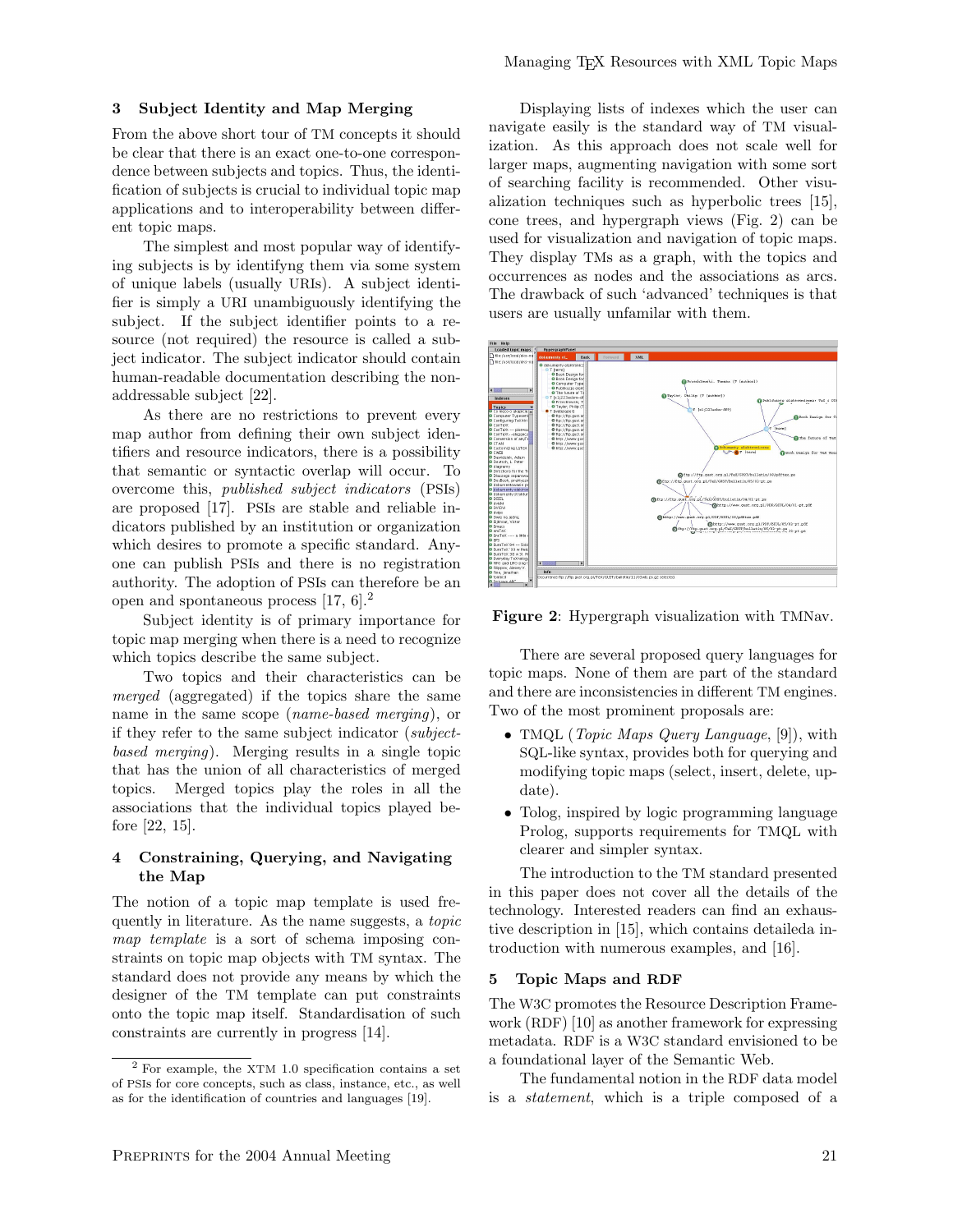resource, property, and value. The RDF Schema (RDFS) [4] is a W3C working draft aimed at defining a description language for vocabularies in RDF. More expressive RDFS models have been proposed recently [23].

One key difference between RDF and topic maps is that topic maps are modelled on a conceptcentric view of the world. For example, in RDF there are no 'predefined' properties, so to assign a name to a resource one has to use another standard (such as Dublin Core), something that is not necessary with topic maps. The notion of scope is also absent from RDF too.

The RDF and Topic Maps standards are similar in many respects [7]. Both offer simple yet powerful means of expressing concepts and relationships.

# 6 Building Topic Maps for the GUST Bibliographic Database

Similar to writing a good index for a book, creating a good topic map is carried out by combining manual labour with the help of some software applications. It is usually a two-stage task, beginning with the modelling phase of building the 'upper-part' of the map, i.e., the hierarchy of topic types and association types (the *schema* of the map) and then populating the map with instances of topic types, their associations and occurrences.

Approaches for developing a topic map out of a pool of information resources include [2]:

- using standard vocabularies and taxonomies (i.e., www.dmoz.org) as the initial source of topics types.
- generating TMs from the structured databases or documents with topic types and association types derived from the scheme of the database/ document.
- extraction of topics and topic associations from pools of unstructured or loosely structured documents using NLP (Natural Language Processing) software combined with manual labour.

The first approach is concerned with the modelling phase of topic map creation, while the third one deals with populating the map.

Following the above guidelines, the structure of the BibTEX records was an obvious candidate to start with in modelling our map of GUST articles. It provides a basic initial set of topics including: author, paper, keyword, and the following association types: author-paper, paper-keyword and authorkeyword. Abstracts (if present in BIBTEX databases) can be considered as occurrences of the topic paper. The publication date and language can be used as scopes for easy navigation using them as constraints.

Other TAOs (topics, associations, and occurrences [16]) to consider are: author home pages (occurrence type), applications described in the paper (association type), papers referenced (association type). This information is absent from BIBT<sub>EX</sub> files but, at least theoretically, can be automatically extracted from the source files of papers.

We started by analyzing the data at our disposal, i.e., TEX and BIBTEX source files. Unfortunately, in the case of the GUST bulletin the BIBT<sub>EX</sub> database was not maintained. This apparent oversight was rectified with simple Perl scripts and a few days of manual labour. The bibliographic database was created and saved in a XML-compatible file.<sup>3</sup>

TEX documents are often visually tagged and lack information oriented markup. The only elements marked up consistently and unambiguously in the case of the GUST bulletin are the paper titles and authors' names. Authors' home pages were rarely present, while email addresses were available but not particularly useful for our purposes. Neither abstracts nor keyword lists had been required and as a consequence were absent from the majority of the papers. Similarly, any consistent scheme of marking bibliographies (or attaching .bib files) was lacking, so there was no easy way to define the related to association between papers.

The benefit derived from keywords is much greater if they are applied consistently according to some fixed classification; otherwise, the set of keywords usually consists of many random terms which are nearly useless. Since we didn't want to define yet another 'standard' in this area, we would have liked to adopt an existing one. The following sources were considered: the TEX entry at dmoz.org, Graham Williams' catalogue.<sup>4</sup>, collections of BIBTEX files and .tpm files [20]

The accuracy of the TEX taxonomy subtree at dmoz.org was somewhat questionable, and we quickly rejected the idea of using it. Williams' catalogue of TEX resources does not include any information except the location of the resource in the structure of CTAN. As for BIBT<sub>F</sub>X files, it appeared only MAPS and TUGboat were complete and up-to date<sup>5</sup> but only the latter contains keywords. Unfortunately, they don't comply with any consistent

<sup>3</sup> We reused the XML schema developed for the MAPS bulletin (http://www.ntg.org.ln/maps/).

<sup>4</sup> http://www.ctan.org/tex-archive/help/Catalogue

<sup>5</sup> Cahiers GUTenberg was not found, but the impressive portal of Association GUTenberg indicates appropriate metadata are maintained, but not published.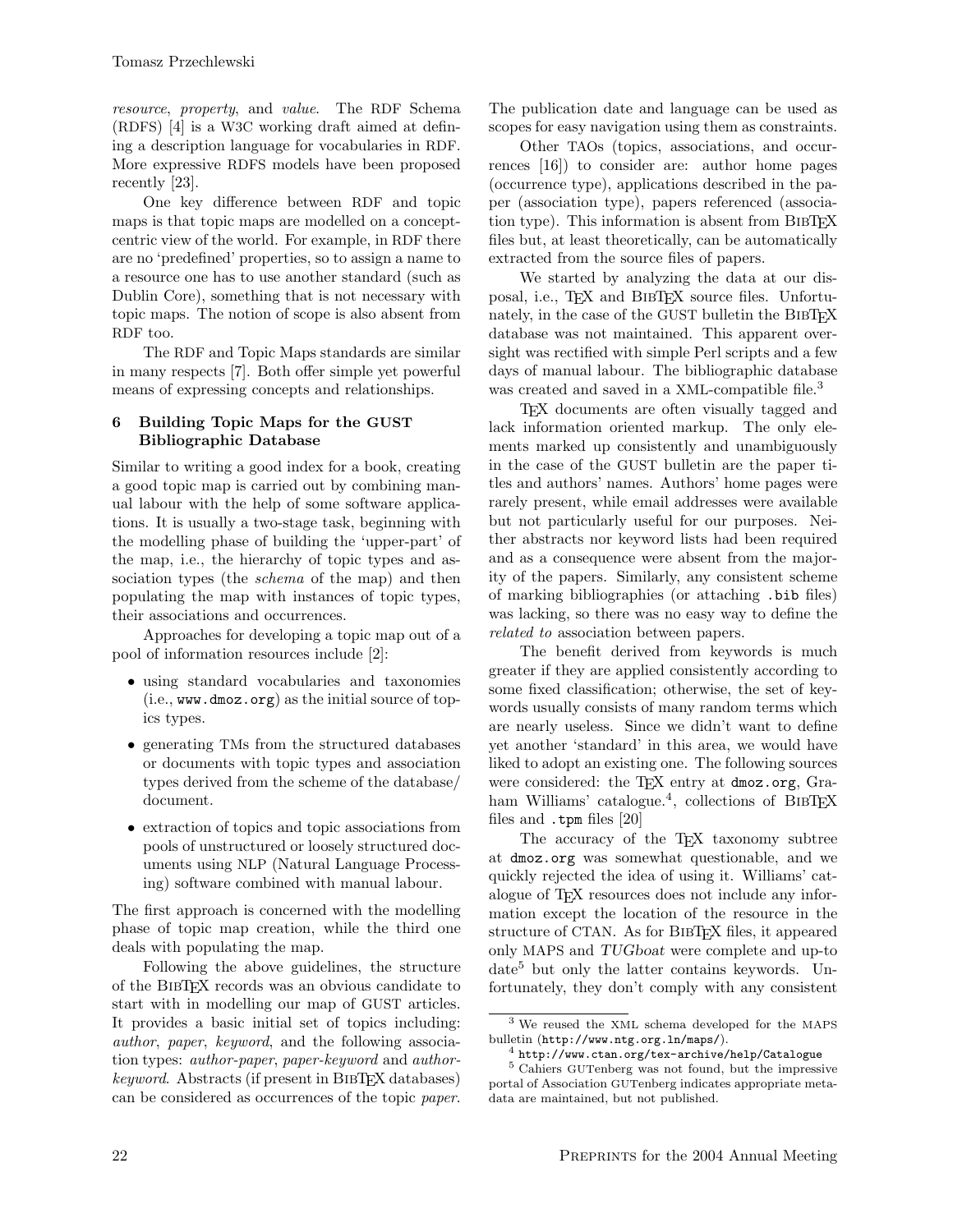scheme. Due to the lack of any existing standard, the keywords were added manually on a commonsense basis, with the intention of being 'in sync' with the most frequent terms used in MAPS. 6

Finally the following TAOs were defined (the language of the publication was considered to be the only scope):

- topic types: *author*, *paper*, and *keyword*;
- association types: *author-paper*, *paper-keyword*, and author-keyword;
- occurrence types: papers and abstracts.

The schema of the map was prepared manually and then the rest of the map was generated from the content of intermediate XML file with an XSLT styleheet [8, 13]. The resulting map consists of 454 topics, 1029 associations, and 999 occurrences. A fragment of the map rendered in a web browser with Ontopia Omnigator (a no-cost but closed-source application, http://www.ontopia.net/download/) is shown in Fig. 3.

| omnigator VI<br>The free topic map navigator from Ontopia. Powered by the Ontopia Knowledge Suite.<br>Welcome Topic Map   Manage   Customise   Filter   Export   Merge   Statistics   Query  <br>Feedback   No schema                                 |                                                                                                                                                                                                                                                                                      |
|-------------------------------------------------------------------------------------------------------------------------------------------------------------------------------------------------------------------------------------------------------|--------------------------------------------------------------------------------------------------------------------------------------------------------------------------------------------------------------------------------------------------------------------------------------|
|                                                                                                                                                                                                                                                       |                                                                                                                                                                                                                                                                                      |
| Names (1)<br>· van der Laan. Kees                                                                                                                                                                                                                     | <b>External resources (1)</b><br>• webpaper<br>o ftp://ftp.gust.org.pl/TeX/GUST/bulletin/01/06-cal.ps - Scope: EN                                                                                                                                                                    |
| <b>Related subjects (9)</b><br>· authored<br>o BLUe's Index -- The<br>principle, and some more<br>o FIFO and LIFO sing the<br><b>RILIPS</b><br>o Graphics and TeX--a<br>reappraisal of MF/MP<br>· Syntactic sugar<br>o TeX inside, insight, in sight: | o ftp://to.gust.org.pl/TeX/GUST/bulletin/04/05-col.ps - Scope: PL<br>o ftp://ftp.gust.org.pl/TeX/GUST/bulletin/05/04-cgl.ps - Scope: EN<br>o ftp://to.pust.grp.pl/TeX/GUST/bulletin/07/09-kvl.ps - Scope: PL<br>o ftp://ftp.gust.org.pl/TeX/GUST/bulletin/09/12cgl.ps.gz - Scope: EN |
| get priorities right<br>· describes<br>o MF<br>o MP<br>o TeX oprogramowanie                                                                                                                                                                           |                                                                                                                                                                                                                                                                                      |

Figure 3: A fragment of GUST topic map rendered with Omnigator.

Omnigator shows the map as a list of links arranged in panels. Initially only a list of subjects (index of topic types) is displayed. When a link for a topic is clicked on, the topic is displayed with all the information about its characteristics (names, associations, occurrences). In Fig. 3, an example page for author Kees van der Laan is shown. The right panel contains all the relevant resources while the lower left has all the related topics, i.e., papers written by Kees and other subjects covered. The user can easily browse both papers authored by him and switch to pages on some other interesting subject. The panel with resources contains information on the resource type allowing fast access to the required data.

Similar functionality can be obtained with the freely available TM4Nav or even by using a simple XSLT stylesheet [13].

### 7 Integrating Other T<sub>E</sub>X Resources

So far there is nothing in TMs which cannot be obtained using other technologies. The same or better functionality can be achieved with any database management system (DMS). But integrating T<sub>F</sub>X resources on a global scale needs flexibility, which traditional RDBMS-based DMS applications lack. For example, topic maps can be extended easily through merging separate maps into one, while DMS-based extensions usually require some prior agreement between the parties (e.g., LUGs), schema redefinitions, and more.

To verify this flexibility in practice, we extended the GUST map with the MAPS and TUB BIBTEX databases. For easy interoperability in a multilanguage environment, the upper half of the map was transferred to a separate file. With the use of scope, the design of multi-language topic types was easy, for example:

```
<topic id="english">
<subjectIdentity>
  <subjectIndicatorRef
   xlink:href="http://www.topicmaps.org/\
      xtm/1.0/language.xtm#en"/>
  </subjectIdentity>
  <baseName>
   <baseNameString>EN</baseNameString>
  </baseName>
</topic>
 ...
<topic id="author">
<baseName><scope>
   <topicRef xlink:href="#english"/></scope>
  <baseNameString>author</baseNameString>
</baseName>
<baseName><scope>
   <topicRef xlink:href="#polish"/> </scope>
   <baseNameString>autor</baseNameString>
  </baseName>
</topic>
```
Other topic types were designed similarly. Scopes for other languages can easily be added.

The 'lower part' of the map was generated from (cleaned) BIBTEX records with bibtex2xml.py

<sup>6</sup> There are 814 bibliographic entries in MAPS base and 895 different keywords. The most popular keywords in MAPS BIBTEX file are: LATEX – 51, NTG – 42, plain TEX – 37, Post-Script – 28, ConTEXt, TEX-NL, METAFONT, SGML, and so forth. There are small number of inconsistent cases (special commands vs. specials, or configuration vs. configuring) and fine-grained keywords (Portland, Poland, Bachotek, USSR!).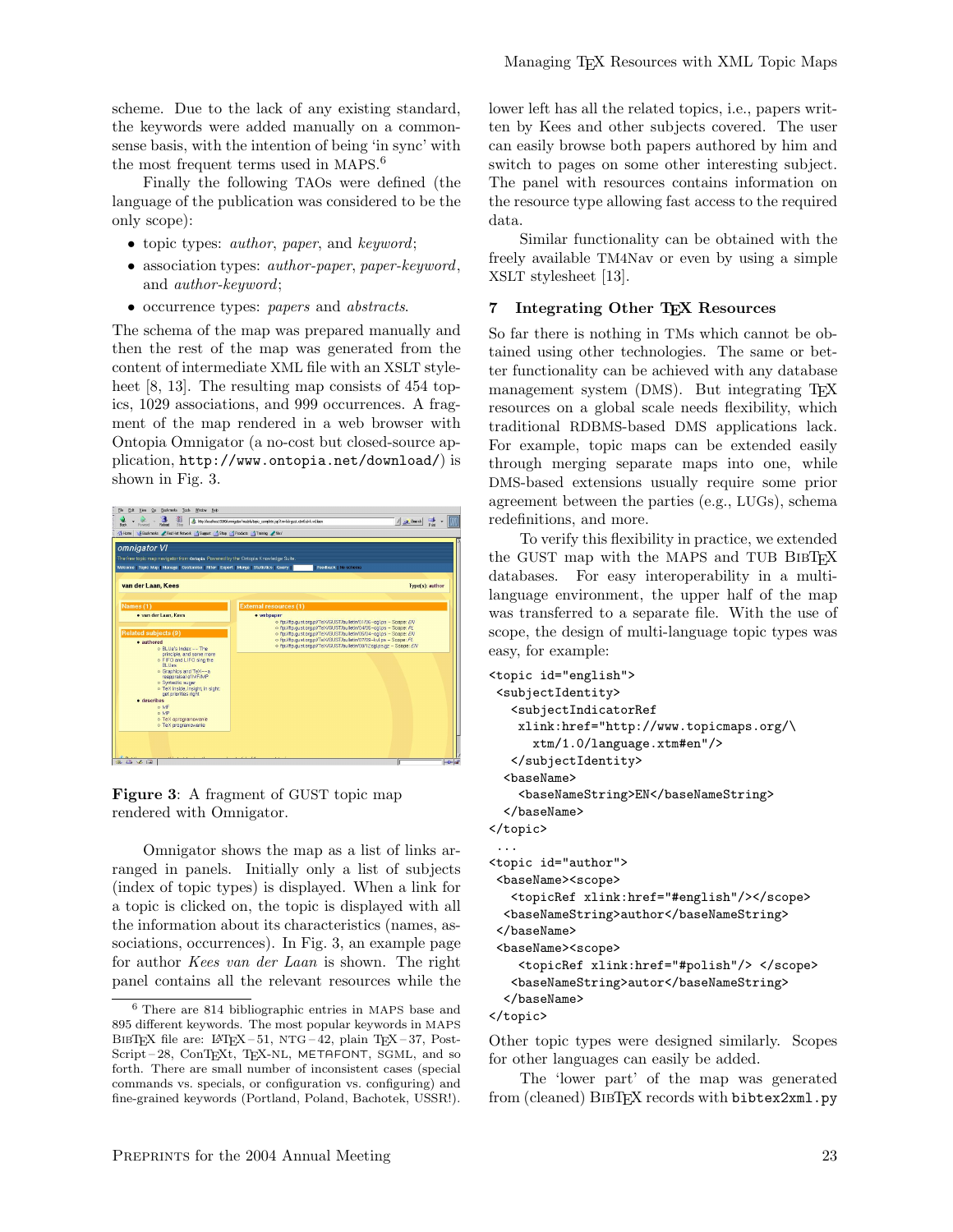(http://bibtexml.sf.net) and than transformed to MAPS XML with an XSLT stylesheet. Keywords were added to TUB entries using a very crude procedure.<sup>7</sup>



Figure 4: Topic map fragment from Fig. 3 scoped to Polish language.

Simple name-based merging of all three maps results in over 25,000 TAOs ( $\approx$  1000 authors, more than 2000 papers). Some of the subjects were represented with multiple topics. As an example the Grand Wizard was represented as the following four distinct topics: 'Knuth, Don', 'Knuth, Donald', 'Knuth, Donald E.', 'Knuth., Donald E.'.<sup>8</sup>

As identity-based merging is regarded as more robust, some identifiers have to be devised first. Establishing a PSI for every TEX author seemed overly ambitious. Instead, a dummy subject identifier was chosen, such as: http://tug.org/authors# initials-surname. This can still produce multiple topics for the same subject, but now we can eliminate unwanted duplicates by defining an additional map consisting solely of topics like the following [18]:

```
<topic id="de-knuth">
<subjectIdentity>
  <subjectIndicatorRef
    xlink="http://tug.org/authors#d-knuth"/>
  <subjectIndicatorRef
   xlink="http://tug.org/authors#d-e-knuth"/>
</subjectIdentity>
</topic>
```
Merging this map with the 'base' map(s) will result in a map free of unwanted duplicated topics with all variant names preserved.

For further extensions, we plan to incorporate CTAN resources. For that purpose, Williams' catalogue and/or the TPM files from T<sub>F</sub>X Live project can be used. As the catalogue contains author names, it would be for example possible to enrich the map with the *author-application* association. Further enrichment will result if we can link applications with documents describing them. However, some robust classification scheme of T<sub>E</sub>X resources should be devised first.

# 8 Topic Map Tools

As with any other XML-based technology, topic maps can be developed with any text editor and processed with many XML tools. However, for largerscale projects specialized software is needed. There are a few tools supporting topic map technology, developed both commercially and as Open Source projects. We have considered both Ontopia Omnigator (mentioned in the previous section) and TM4J (free software).

TM4J (http://tm4j.org) is a suite of Java packages which provide interfaces and default implementations for the import, manipulation and export of XML Topic Maps. Features of the TM4J engine include an object model which supports XTM specification with the ability to store topic map in an object-oriented or relational database, and an implementation of the tolog query language.

Based on TM4J a few projects are in progress: TMNav for intuitive navigation and editing of topic maps, and TMBrowse for publishing maps as set of HTML pages (similarly to Omnigator).

These projects are in early stages and our experience with TMBrowse indicates that current version frequently crashes with bigger maps and is significantly slower than Omnigator. There were problems with tolog queries as well.

As all these projects are actively maintained progress may be expected in the near future.

# 9 Summary

Topic maps are an interesting new technology which can be used to describe the relation between TEX resources. The main problem is topic map visualization. Available tools are in many cases unstable and non-scalable, but we can expect improvement.

The system presented here can certainly be improved. It is planned to extend it with the content of Williams' catalogue. The maps developed in the project are available from http://gnu.univ.gda. pl/∼tomasz/tm/. At the same address, the interested reader can find links to many resources on topic maps.

<sup>7</sup> Acronyms, such as LATEX, METAFONT, or XML, present in the title were used as keywords.

<sup>8</sup> First name variants, abbreviations and middle names cause problems in many more cases.